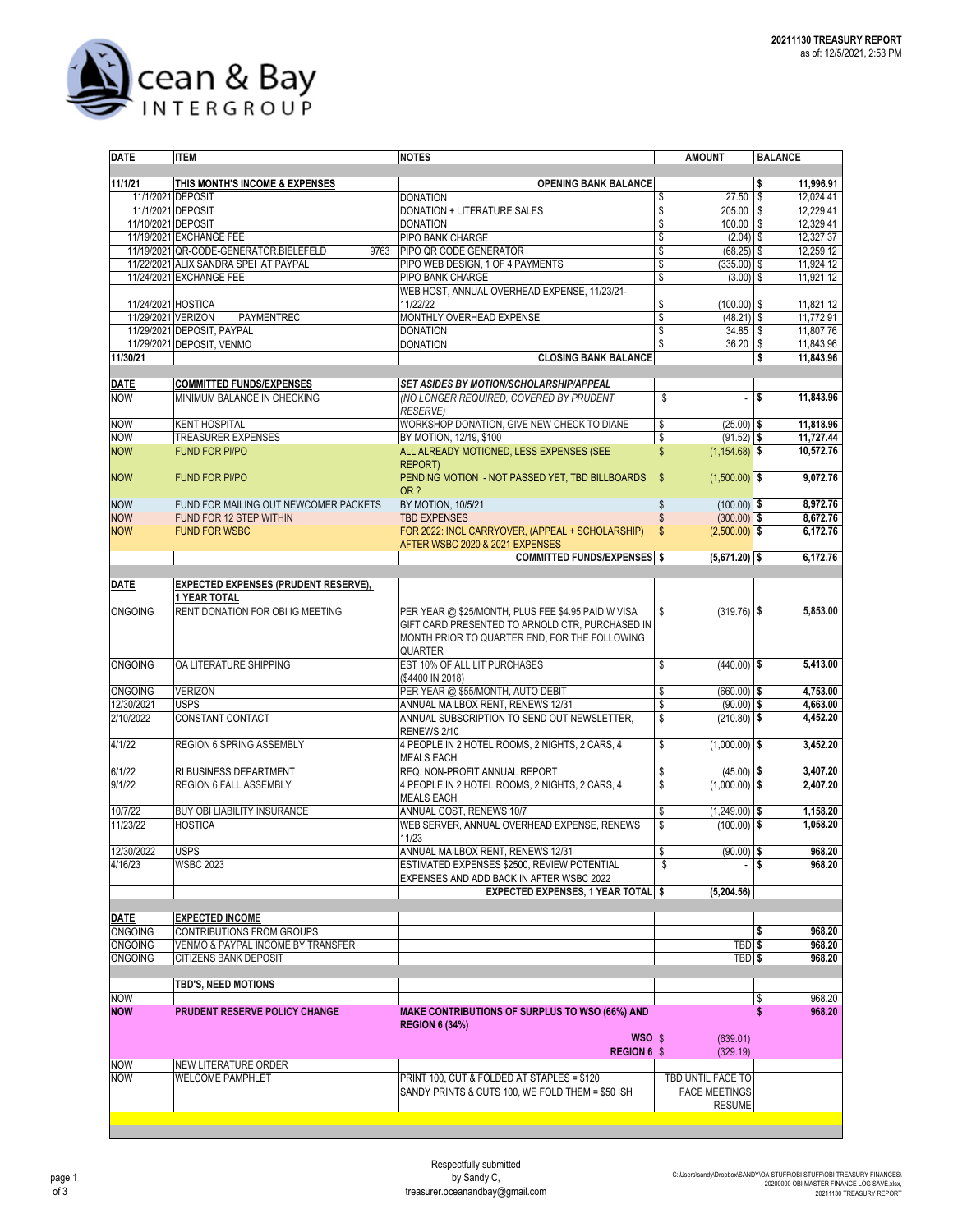

| <b>DATE</b>        |                         | <b>ITEM</b><br><b>NOTES</b>                                     |                                                                                      | <b>AMOUNT</b> |                | <b>BALANCE</b>                                                               |              |            |  |  |  |  |
|--------------------|-------------------------|-----------------------------------------------------------------|--------------------------------------------------------------------------------------|---------------|----------------|------------------------------------------------------------------------------|--------------|------------|--|--|--|--|
| 1/1/19             |                         | <b>PIPO</b>                                                     |                                                                                      |               |                |                                                                              | \$           |            |  |  |  |  |
| 1/31/19            |                         | <b>FUND FOR PI/PO</b>                                           | funded by motion, 1/19                                                               | \$            | 500.00         |                                                                              | \$           | 500.00     |  |  |  |  |
| 3/31/19            |                         | <b>EXPENSE</b>                                                  | TBD, CHECK W JAY                                                                     | \$            | (48.76)        |                                                                              | \$           | 451.24     |  |  |  |  |
| 3/31/19            |                         | <b>EXPENSE</b>                                                  | TBD, CHECK W JAY                                                                     | \$            | (122.38)       |                                                                              | \$           | 328.86     |  |  |  |  |
| 3/31/19            |                         | <b>EXPENSE</b>                                                  | TBD, CHECK W JAY                                                                     | \$            | (2.06)         |                                                                              | 326.80<br>\$ |            |  |  |  |  |
| 3/31/19            |                         | <b>EXPENSE</b>                                                  | TBD, CHECK W JAY                                                                     | \$            | (68.80)        |                                                                              | \$<br>258.00 |            |  |  |  |  |
| 6/5/2019           |                         | <b>BANK DEPOSIT</b>                                             | REGION 6 GRANT FOR PI/PO, LIBRARY PROJECT                                            | \$            | 1,200.00       |                                                                              |              | \$1,458.00 |  |  |  |  |
| 8/19/2019          |                         | O A INC<br>505-891-2664 NM<br>5198                              | PI/PO LITERATURE ORDER                                                               | \$            | (378.00)       |                                                                              |              | \$1,080.00 |  |  |  |  |
| 8/19/2019          |                         | O A INC<br>505-891-2664 NM<br>5198                              | PI/PO LITERATURE ORDER                                                               | \$            | (767.20)       |                                                                              | \$           | 312.80     |  |  |  |  |
| 9/5/2019           |                         | WEB HOST, ANNUAL OVERHEAD<br>EXPENSE, 11/23/21-11/22/22         | PI/PO PRINTING ORDER                                                                 | \$            | (113.98)       |                                                                              | \$           | 198.82     |  |  |  |  |
| 10/10/2019         |                         | <b>JAY GALLIGAN</b><br>(TOTAL FOR CK #2027 = 264.20)            | TBD, CHECK W JAY                                                                     | \$            | (67.36)        |                                                                              | \$           | 131.46     |  |  |  |  |
| 10/10/2019         |                         | <b>EXPENSE</b>                                                  | PI/PO REIMBURSE JAY FOR LABELS & ACRYLIC<br><b>DISPLAYS</b>                          | \$            | (196.84)       |                                                                              | \$           | (65.38)    |  |  |  |  |
| 11/20/2019         |                         | <b>EXPENSE</b>                                                  | <b>PI/PO EXPENSE</b>                                                                 | \$            | (2.00)         |                                                                              | \$           | (67.38)    |  |  |  |  |
| 11/20/2019         |                         | APP QR CODE GENERABIELEFELD                                     | PI/PO EXPENSE                                                                        | \$            | (66.51)        |                                                                              | \$           | (133.89)   |  |  |  |  |
| 11/20/2020         |                         | <b>EXCHANGE FEE</b>                                             | FOR PUBLIC OUTREACH POSTERS                                                          | \$            | (2.13)         |                                                                              | \$           | (136.02)   |  |  |  |  |
| 11/20/2020         |                         | APP QR CODE GENERABIELEFELD                                     | FOR PUBLIC OUTREACH POSTERS                                                          | \$            | (71.30)        |                                                                              | \$           | (207.32)   |  |  |  |  |
| 8/3/2021           |                         | FUND FOR PI/PO, FOR WEBSITE                                     | funded by motion, 8/3/21                                                             | \$            | 1.500.00       |                                                                              |              | \$1,292.68 |  |  |  |  |
| 9/7/2021           |                         | FUND FOR PI/PO, FOR REGION 6                                    | funded by motion, 9/7/21                                                             | \$            | 250.00         |                                                                              |              | \$1,542.68 |  |  |  |  |
|                    |                         | <b>CONVENTION FACEBOOK ADS</b>                                  |                                                                                      |               |                |                                                                              |              |            |  |  |  |  |
| 9/24/2021          |                         | <b>REGION 6</b>                                                 | CONTRIBUTION TO REGION 6 CONVENTION FOR<br><b>FACEBOOK ADS</b>                       | \$            | (250.00)       |                                                                              |              | \$1,292.68 |  |  |  |  |
| 10/5/2021          |                         | <b>FUND FOR PI/PO, FOR LITERATURE</b>                           | funded by motion, 10/5/21                                                            | \$            | 200.00         |                                                                              |              | \$1,492.68 |  |  |  |  |
| 11/22/2021         |                         | WEBSITE REDESIGN BY ALIX                                        | PAYMENT 1/4                                                                          | \$            | (335.00)       |                                                                              |              | \$1,157.68 |  |  |  |  |
|                    |                         | PAYPAL EXCHANGE RATE                                            | PIPO BANK CHARGE                                                                     |               |                | ALL ABOVE ARE \$ 1,154.68                                                    |              |            |  |  |  |  |
|                    |                         |                                                                 |                                                                                      |               |                | PAID, SO BALANCE                                                             |              |            |  |  |  |  |
| 11/24/2021         |                         |                                                                 |                                                                                      | \$            | (3.00)         | OF SET ASIDE:                                                                |              |            |  |  |  |  |
| 12/12/2021         |                         | WEBSITE REDESIGN BY ALIX                                        | PAYMENT 1/4                                                                          | \$            | (335.00)       | SET ASIDE \$                                                                 |              | 819.68     |  |  |  |  |
| 12/12/2021         |                         | PAYPAL EXCHANGE RATE                                            |                                                                                      | \$            | (3.00)         | SET ASIDE \$                                                                 |              | 816.68     |  |  |  |  |
|                    |                         |                                                                 | <b>PIPO BANK CHARGE</b>                                                              |               |                |                                                                              |              |            |  |  |  |  |
| 1/12/2022          |                         | WEBSITE REDESIGN BY ALIX                                        | PAYMENT 1/4                                                                          | \$            | (335.00)       | SET ASIDE \$                                                                 |              | 481.68     |  |  |  |  |
| 1/12/2022          |                         | PAYPAL EXCHANGE RATE                                            | PIPO BANK CHARGE                                                                     | \$            | (3.00)         | SET ASIDE \$                                                                 |              | 478.68     |  |  |  |  |
| 2/12/2022          |                         | WEBSITE REDESIGN BY ALIX                                        | PAYMENT 1/4                                                                          | \$            | (335.00)       | SET ASIDE \$<br>SET ASIDE \$                                                 |              | 143.68     |  |  |  |  |
| 2/12/2022          |                         | PAYPAL EXCHANGE RATE                                            | PIPO BANK CHARGE                                                                     | s             | (3.00)         |                                                                              | 140.68       |            |  |  |  |  |
| 12/5/21            |                         | <b>PIPO</b>                                                     |                                                                                      |               |                | <b>REMAINING FUNDS \$</b>                                                    |              | 140.68     |  |  |  |  |
|                    |                         |                                                                 |                                                                                      |               |                |                                                                              |              |            |  |  |  |  |
|                    |                         |                                                                 |                                                                                      |               |                |                                                                              |              |            |  |  |  |  |
| 1/1/19             |                         | WSBC 2020, 2021, 2022                                           |                                                                                      |               |                | <b>BALANCE \$</b><br><b>FROM LAST YEAR'S</b><br><b>APPEAL</b>                |              | 367.35     |  |  |  |  |
| 1/1/2020           |                         | WSBC SCHOLARSHIP FROM REGION<br>$6\phantom{.}6$                 | AWARD CONFIRMED BY EMAIL FROM R6, 10/24/19,<br>EXPENSE REPORT DUE 5/2/20 TO REGION 6 | \$            |                | 1,000.00 RECEIVED                                                            |              | \$1,367.35 |  |  |  |  |
|                    |                         | 505-891-2664 NM<br>O A INC                                      | <b>AFTER WSBC</b><br>WSBC 20 REG FEE                                                 |               |                | <b>SPENT</b>                                                                 |              | \$1,218.35 |  |  |  |  |
|                    | 1/13/2020 Checking 9763 |                                                                 |                                                                                      | \$            | (149.00)       |                                                                              |              |            |  |  |  |  |
| 1/14/2020 Checking |                         | 9763                                                            | NATIONWIDE87797090877-970-9059 RI WSBC 20 EXPENSE: FLIGHT INSURANCE                  | \$            |                | (72.24) SPENT, NOT REFUND, \$1,146.11                                        |              |            |  |  |  |  |
|                    | 1/14/2020 Checking      | SOUTHWEST 526215800-435-9792 TX WSBC 20 EXPENSE: FLIGHT<br>9763 |                                                                                      | \$            |                | (137.00) SPENT, NOT REFUND \$ 1,009.11                                       |              |            |  |  |  |  |
| 1/14/2020 Checking |                         | SOUTHWEST 526215800-435-9792 TX WSBC 20 EXPENSE: FLIGHT<br>9763 |                                                                                      | \$            |                | (450.96) SPENT, NOT REFUND. \$                                               |              | 558.15     |  |  |  |  |
| 3/31/2020          |                         | WSBC 2020 APPEAL LETTER                                         | RECEIVED, AND HELD IN THE OBI CHECKING<br><b>ACCOUNT</b>                             | \$            |                | 621.00 RECEIVED, AND<br>HELD IN THE OBI<br><b>CHECKING</b><br><b>ACCOUNT</b> |              | \$1,179.15 |  |  |  |  |
|                    | Checking                | O A INC                                                         | REFUNDED WSBC REG FEE DUE TO<br>CANCELATION                                          | \$            | 129.00         | <b>RECEIVED, REFUND</b><br>FOR CANCELLED<br><b>EVENT</b>                     |              | \$1,308.15 |  |  |  |  |
|                    |                         | <b>HOTEL</b>                                                    | <b>EVENT CANCELLED</b>                                                               | \$            | ÷.             | <b>NOT USED</b>                                                              |              | \$1,308.15 |  |  |  |  |
| 4/1/2020           |                         | <b>ADDL EXPENSES</b>                                            | NO ADDL EXPENSE PER KARA                                                             | \$            | $\blacksquare$ | NO ADDL EXP AS EVE \$ 1,308.15                                               |              |            |  |  |  |  |
| 6/30/2020          |                         | <b>WSBC SCHOLARSHIP</b>                                         | WAS \$1000, NOT REQUIRED                                                             | \$            |                |                                                                              |              | \$1,308.15 |  |  |  |  |
|                    |                         | FROM REGION 6                                                   | TO RETURN IT, USE FOR WSBC 22 INSTEAD                                                |               |                |                                                                              |              |            |  |  |  |  |
|                    |                         | FUND OT COVER WSBC EXP                                          | TO BRING TOTAL TO \$2500                                                             | \$            | 1,191.85       |                                                                              |              | \$2,500.00 |  |  |  |  |
| 12/5/21            |                         | WSBC 2020, 2021, 2022                                           | TOTAL EXPENSES, 2020 \$                                                              |               |                | (680.20) REMAINING IN FUND, \$ 2,500.00                                      |              |            |  |  |  |  |
|                    |                         |                                                                 | <b>EXCL SCHOLARSHIP</b>                                                              |               |                | + SET ASIDE FOR                                                              |              |            |  |  |  |  |
|                    |                         |                                                                 |                                                                                      |               | 2022           |                                                                              |              |            |  |  |  |  |
|                    |                         |                                                                 |                                                                                      |               |                |                                                                              |              |            |  |  |  |  |